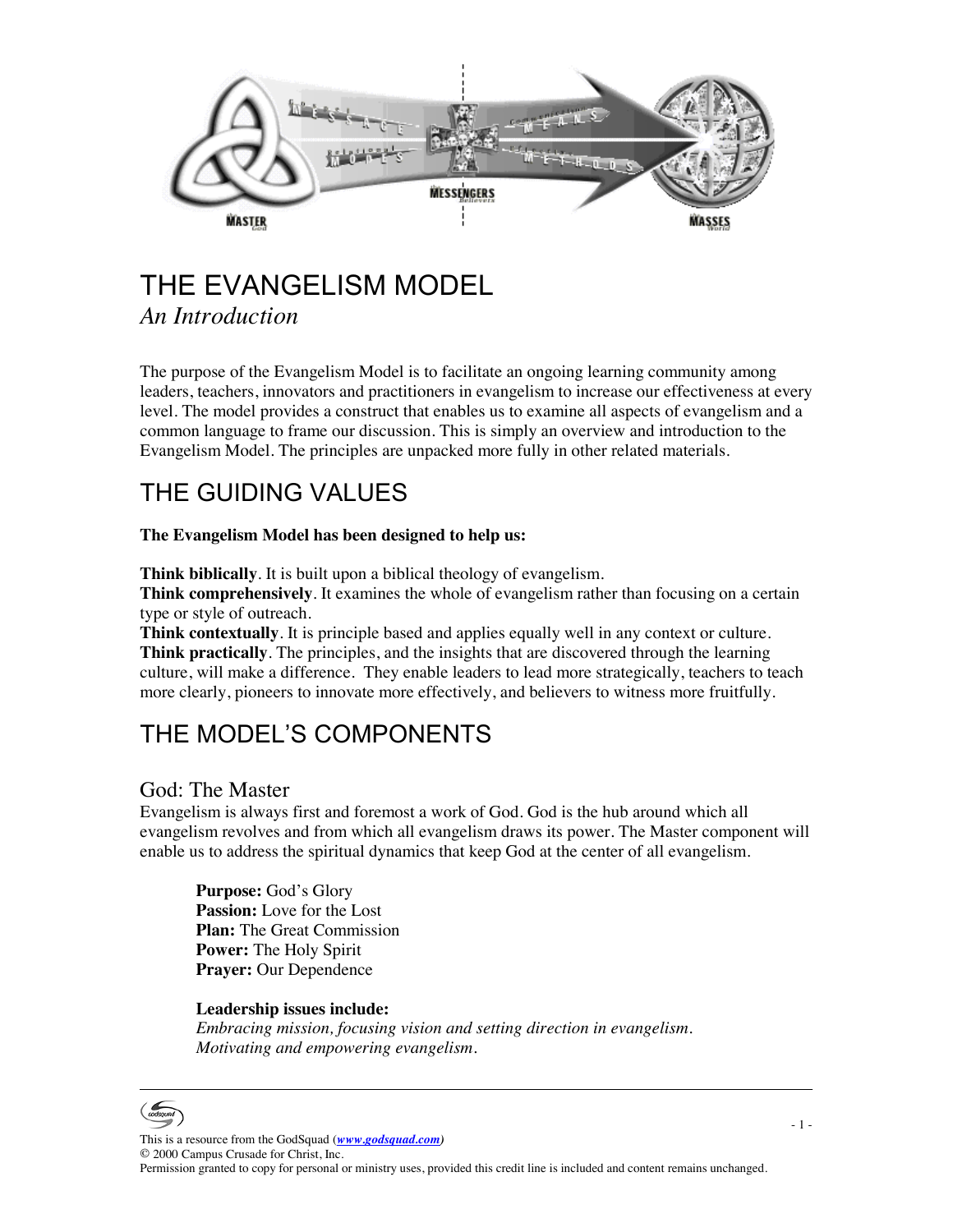

## The World: The Masses

Evangelism is always influenced by the context in which it occurs. Each context is unique and influences both the message that is shared and the method that is used. This component will enable us to better understand and discuss the context in which we do evangelism.

**The Personal Context:** Spiritual Proximity & Spiritual Process **The Social Context:** Insiders & Outsiders **The Cultural Context:** Worldviews, Pop Culture and Other Influences **The Spiritual Context:** Spiritual Powers of Light & Darkness

Leadership issues include: *Contextualizing evangelism - individually, socially and culturally. Leading evangelism into and among affinity groups and social groupings. The gospel and culture, including the influence of world views (postmodernism, world religions, etc.)*

## Believers: The Messengers

God desires to use all believers as his messengers in sharing the gospel of Jesus Christ with the unbelieving world. He will use any and all, despite their maturity and training, if they are available and in contact with unbelievers. But maturity, training and experience can enhance the believer's fruitfulness. Understanding this component will enable us to involve every believer in the work of evangelism in appropriate ways and think strategically about their development as witnesses.

**Lifestyle witnesses, who witness as a way of life. Laborers, who are being equipped and engage in specific outreaches. Leaders, who take responsibility for ongoing evangelistic efforts.**

Leadership issues include: *Mobilizing each and every believer in appropriate witness. Training and developing believers in evangelism.* 

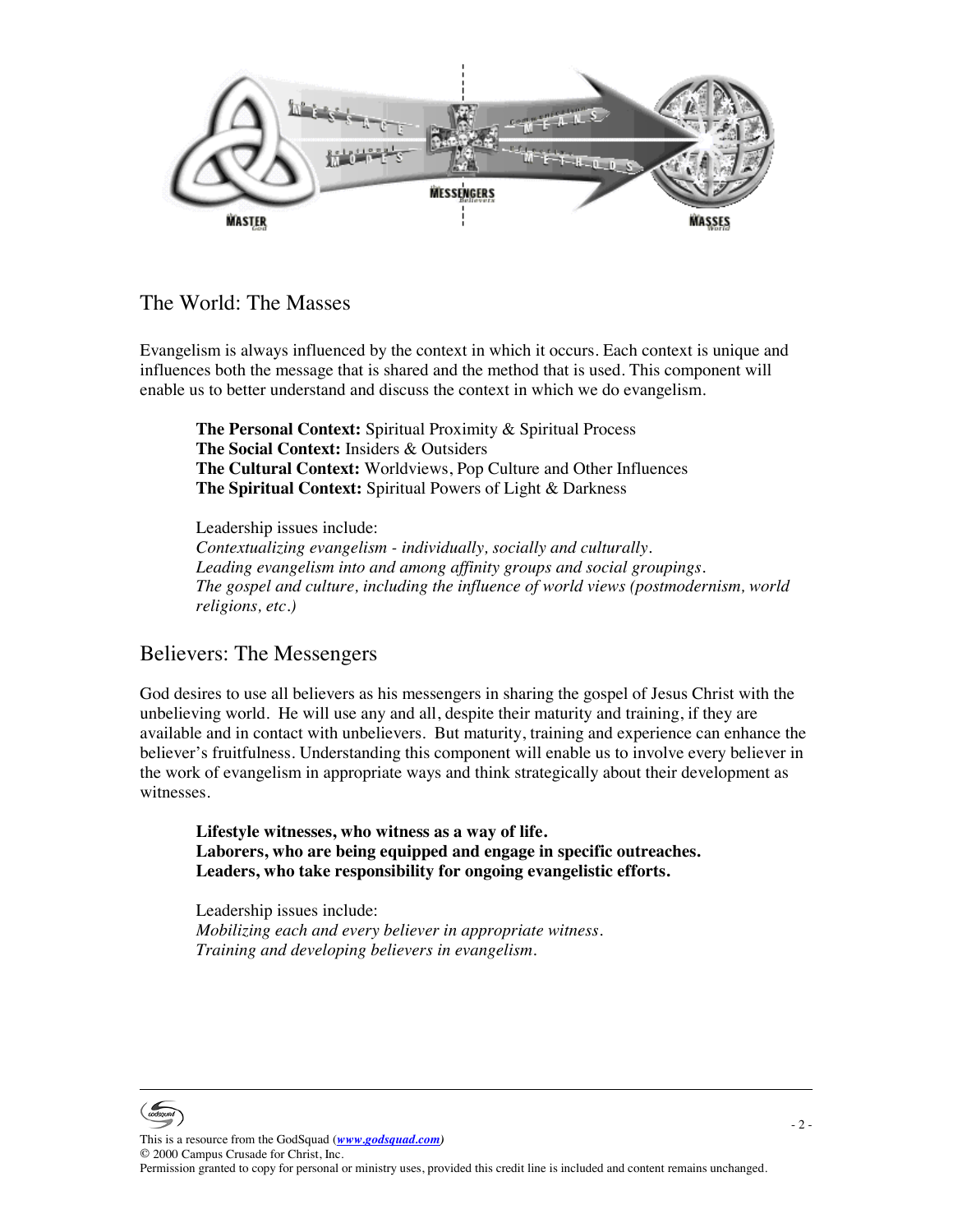

#### The Gospel Message

The gospel is the life-changing message of Jesus, which never changes. The essence of the gospel is simply the message that Jesus is the Christ, who died and rose and now offers forgiveness of sin to all that truly believe in Him. The fullness of the gospel is revealed through the biblical Gospels themselves and through all of Scripture. The relevance of the gospel is drawn out of its fullness. The power of the gospel is tied to its essence. This component will enable us to understand more fully the message we bear to the lost world around us.

#### **The Essence of the Gospel The Fullness of the Gospel**

Leadership issues include: *Protecting the theological integrity of our message. Guiding the biblical and theological development of our messengers.* 

## The Communication Means

We have numerous means available to communicate our unchanging gospel message. Some means are personal and are employed spontaneously under the Spirit's guidance. Others have been developed to equip believers to effectively reach the lost within certain contexts, thus becoming transferable. The effectiveness of any communication means is influenced by both the messenger who uses it and the context in which it is used. Understanding this component will enable us to carefully develop and select our means of communication in light of our ministry context.

#### **Biblical Presentations Transferable Presentations Contextualized Presentations**

Leadership issues include: *Innovation: Developing and/or utilizing new tools for evangelism. Selection: Identifying the most effective contexts for particular resources. The impact of various media forms on the clarity and relevance of the message.*